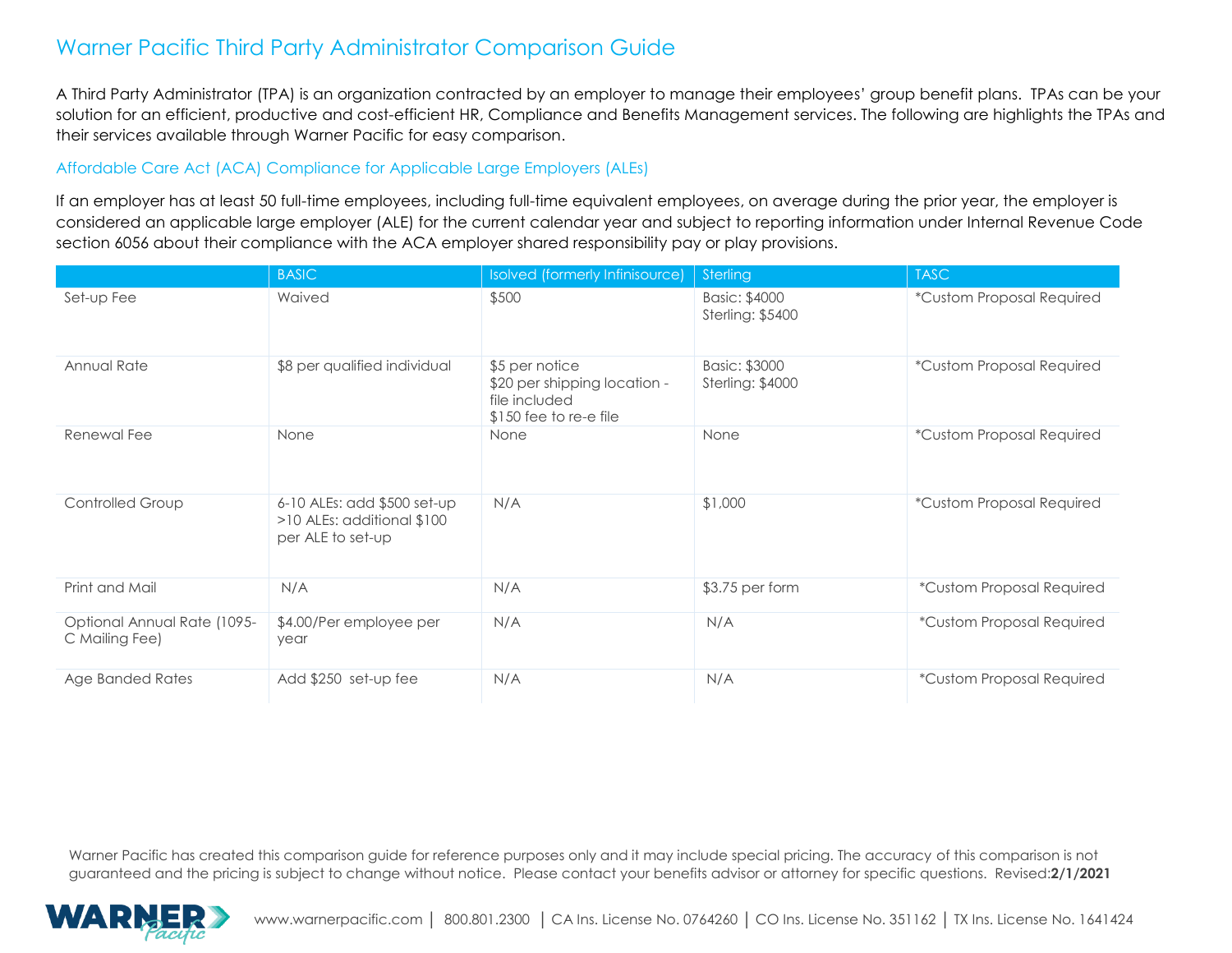#### Employee Retirement Income Security Act (ERISA), Form 5500 Filing and Summary Plan Description (SPD)

ERISA requires plan administrators to maintain and distribute the SPD for all ERISA-covered health benefit plans. The SPD tells participants what the plan provides, how it operates and includes specific information required by federal law. The plan administrator should refer to the SPD for complete information to avoid possible penalties.

The Form 5500 Series is part of ERISA's reporting and disclosure framework and was created to collect information about employee benefit plans to ensure plans are operated and managed in accordance with prescribed standards.

|                                                                       | <b>BASIC</b>                                                                                                                                                        | Isolved (formerly Infinisource)                                                                                                                                                                                            | Sterling                                                                                                                                                            | <b>TASC</b>                                                                    | <b>HR360</b>                                                                                 |
|-----------------------------------------------------------------------|---------------------------------------------------------------------------------------------------------------------------------------------------------------------|----------------------------------------------------------------------------------------------------------------------------------------------------------------------------------------------------------------------------|---------------------------------------------------------------------------------------------------------------------------------------------------------------------|--------------------------------------------------------------------------------|----------------------------------------------------------------------------------------------|
| Set-up Fee                                                            | 1-99 EEs: \$400<br>100+ EEs: \$450<br>Stand-alone SPD:<br>Fully-Insured: \$300<br>Self-Insured: \$450                                                               | \$300 ERISA Wrap (Plan Doc & SPD)<br>\$500 ERISA Pro (ERISA Wrap plus<br>required notice templates)<br>ERISA Complete (Full administration)<br>\$140 Monthly Flat Fee<br>\$220 Monthly Flat Fee (Includes 5500<br>Service) | 1-99 EEs: \$500 one time good<br>for 5 years<br>101-300 EEs: \$1625 first year,<br>then \$775 every year after.<br>Includes 5500 filings for free<br>second year on | 1-19 EEs: \$100<br>20-49 EEs: \$200<br>50-99 EEs: \$300<br>100+ EEs: \$500     |                                                                                              |
| Annual Rate                                                           | 1-49 EEs: \$125<br>50-99 EEs: \$150<br>100-499 EEs: \$300                                                                                                           | ERISA Wrap \$250 first year fee: \$140<br>renewal fee<br>ERISA Pro \$450.00 first year fee: \$200<br>renewal fee                                                                                                           | 1-99 EEs: After 5yrs \$550<br>101-300 EEs: \$775/annually                                                                                                           | 1-19 EEs: \$500<br>20-49 EEs: \$700<br>50-99 EEs: \$1050<br>100+ EEs: \$1750   |                                                                                              |
| 5500 Welfare Benefit Plan<br><b>Filing Service</b>                    | Annual Fee: \$550<br>Add \$150 for each<br>additional Schedule A<br>included in the Wrap<br>(Plan 501)<br>Stand-alone:<br>Annual Fee: \$195 for<br>each 5500 filing | Available under the ERISA Wrap<br>Complete with myHRcounsel                                                                                                                                                                | Standard: \$375 per return<br>5500+WrapDoc (new<br>business only): \$300 per<br>return<br>5500 for renewal business:<br>Included in Standard ERISA                  | 1-8 benefits: \$850<br>per form<br>9+ benefits:<br>custom proposal<br>required |                                                                                              |
| 5500 Late Filing Extension                                            | \$1500                                                                                                                                                              | must request quote                                                                                                                                                                                                         | \$750 per return                                                                                                                                                    | \$850 per return                                                               |                                                                                              |
| Plan Overage Fee                                                      | \$95 per plan over 8                                                                                                                                                | N/A                                                                                                                                                                                                                        | N/A                                                                                                                                                                 | \$100 per plan over<br>8                                                       |                                                                                              |
| Additional WRAP or<br>Individual SPDs                                 | \$195                                                                                                                                                               | N/A                                                                                                                                                                                                                        | N/A                                                                                                                                                                 | \$350 each                                                                     |                                                                                              |
| Non-Grandfathered<br>Plans - Individual ACA &<br><b>ERISA Notices</b> | Included                                                                                                                                                            | N/A                                                                                                                                                                                                                        | \$75 per notice                                                                                                                                                     | \$300 or \$75 per<br>notice, whichever<br>is greater                           |                                                                                              |
| <b>Broker Solutions</b>                                               | <b>Client Solutions Only</b>                                                                                                                                        | ERISA WrapDoc Generator: \$1500<br>ERISA/POP Generator: \$2600                                                                                                                                                             | Client Solutions Only                                                                                                                                               | Compliance<br>Central<br>Dashboard: free in<br>broker's portal                 | Wrap360 Pricing<br>starts at \$2088,<br>custom proposal<br>required based on<br>agency size. |

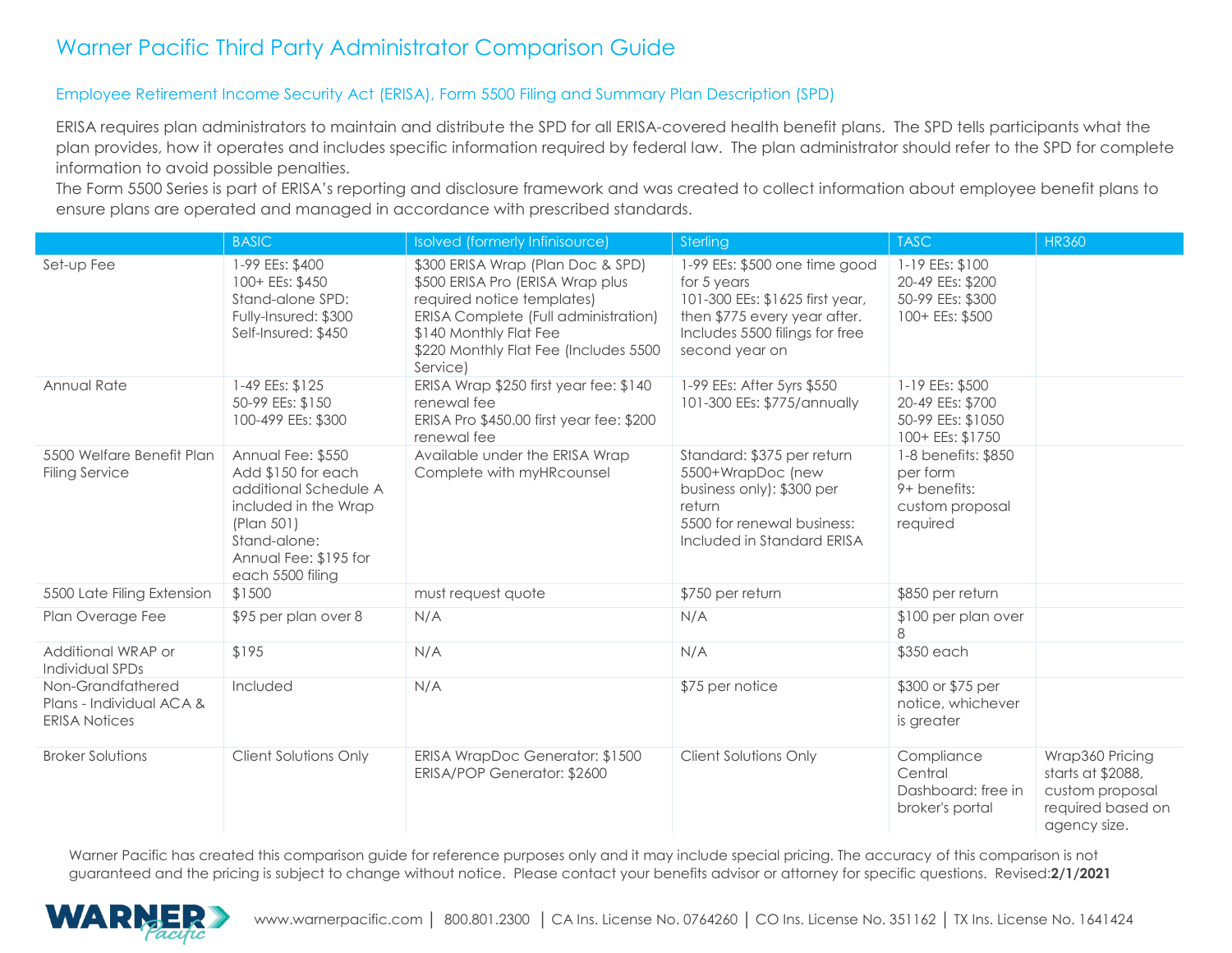### Consolidated Omnibus Budget Reconciliation Act (COBRA)

COBRA generally applies to group health plans sponsored by employers (private-sector or state/local government) who employed 20+ full-time equivalent employees on more than 50% of its typical business days during the previous calendar year. Both full- and part-time employees are counted to determine whether a plan is subject to Federal COBRA. Each part-time employee counts as a fraction of a full-time employee, with the fraction equal to the number of hours that the part-time employee worked divided by the hours an employee must work to be considered full-time. Employers with 20+ employees under the definition above are responsible for administering COBRA and may hire a TPA to assist in the responsibilities.

|                                                              | Navia (formerly ASI)                                       | <b>BASIC</b>                                        | <b>Isolved</b> (formerly                                                                                                | Sterling                                                                                                | <b>TASC</b>                                                                     |
|--------------------------------------------------------------|------------------------------------------------------------|-----------------------------------------------------|-------------------------------------------------------------------------------------------------------------------------|---------------------------------------------------------------------------------------------------------|---------------------------------------------------------------------------------|
|                                                              |                                                            |                                                     | Infinisource)                                                                                                           |                                                                                                         |                                                                                 |
| Set-up Fee                                                   | Waived                                                     | Waived                                              | Waived                                                                                                                  | 20-50 EEs: \$375 annually<br>76-125 EEs: \$945/1050<br>renewals<br>126-175 EEs: \$1575/1750<br>renewals | Waived                                                                          |
| Annual Renewal Fee                                           | None                                                       | None                                                | None                                                                                                                    | None                                                                                                    | \$25                                                                            |
| Per Enrolled Per Month<br>Rate                               | 1-100 EE \$0.85<br>$101 + $0.75$<br>No annual minimum      | \$0.70, minimum \$30 a<br>month                     | \$0.65 or annual minimum<br>of \$350; whichever is<br>greater                                                           | None                                                                                                    | \$0.75, minimum \$30                                                            |
| Take-over                                                    |                                                            | $$12$ each                                          | Included                                                                                                                | Included                                                                                                | $$15$ each                                                                      |
| Initial Notice Letter                                        | Included                                                   | \$2.00 each OR<br>Free DOL Initial Notice<br>Letter | Will provide to employer<br>for free to distribute or<br>\$3.25 per notice for<br>Isolved to blanket mail<br>current EE | Included                                                                                                | 2-99: One-time fee of<br>$$1.75$ per notice<br>100+: One-time fee<br>negotiable |
| <b>Carrier Notification</b>                                  | <b>TBD</b>                                                 | Included                                            | Included                                                                                                                | $<$ 125 EEs: \$150<br>>126 EEs: \$300                                                                   | Fee estimated upon<br>request                                                   |
| Will TPA Remit COBRA<br>Premium Directly to<br>Carrier?      | <b>TBD</b>                                                 | Included                                            | Included, carrier<br>approval required                                                                                  | <b>No</b>                                                                                               | Fee estimated upon<br>request                                                   |
| Will TPA Communicate<br><b>COBRA Election to</b><br>Carrier? | <b>TBD</b>                                                 | Included                                            | CEM Service: \$0.20/PEPM<br>\$275 annual minimum for<br>groups less than 85<br>insured                                  | Yes, included in carrier<br>notifications fee mentioned<br>above                                        | Fee estimated upon<br>request                                                   |
| <b>Open Enrollment Services</b>                              | 1-24 Pages \$15.00 per<br>packet<br>25+ \$25.00 per packet | \$15 per packet                                     | \$12 per packet OR \$60<br>annual minimum:<br>whichever is greater                                                      | 1-50 EEs: \$50 flat<br>51-100 EEs: \$100<br>101-200 EEs: \$200                                          | Fee estimated upon<br>request                                                   |
| Excessive Q.E.s                                              | <b>TBD</b>                                                 | Turnover exceeding 20%<br>will be \$15 per notice   | N/A                                                                                                                     | 151+ Q.E.s: 25% surcharge                                                                               | None                                                                            |

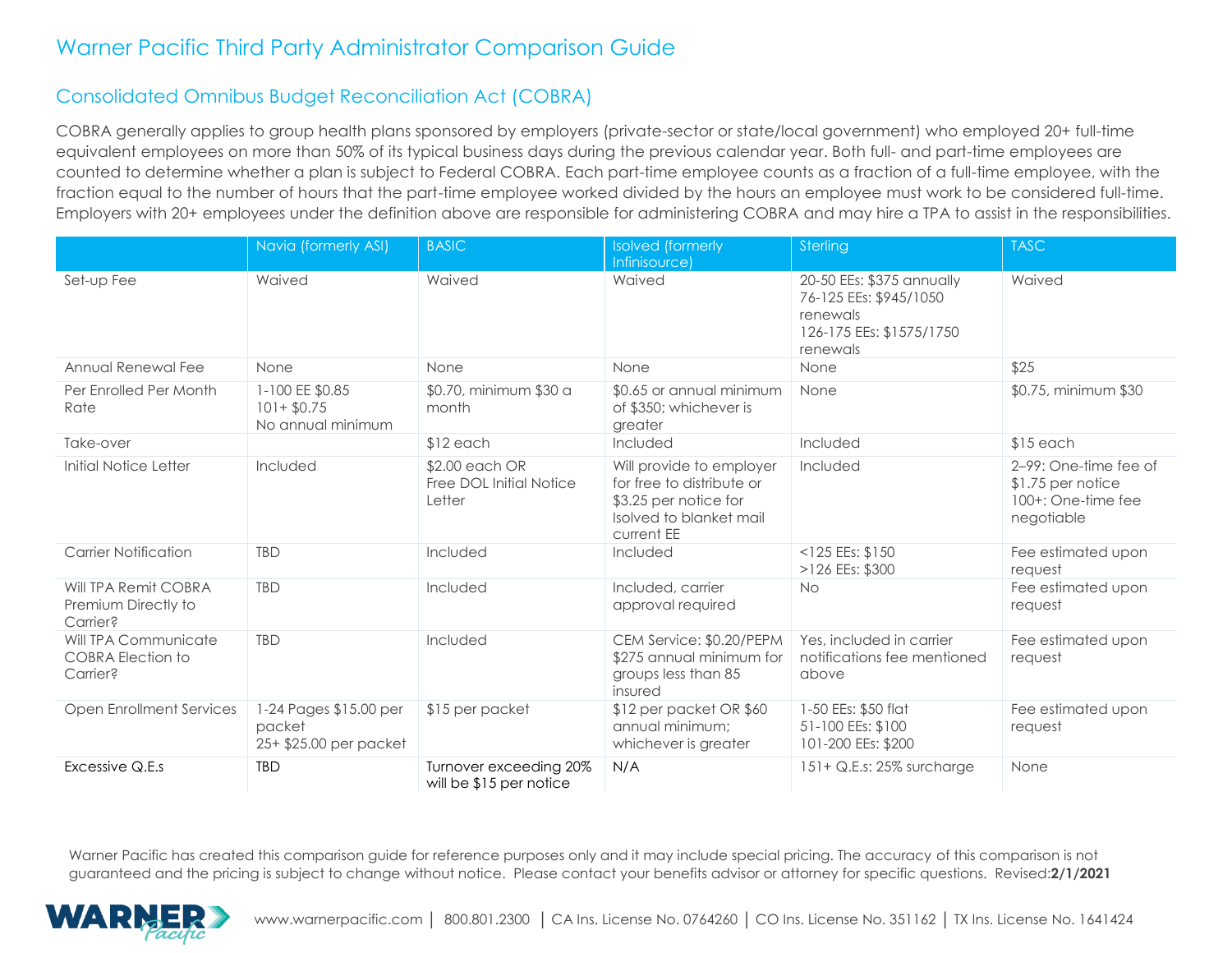### Section 125 Premium-Only-Plan (POP)

A Section 125 POP works to make benefit programs more affordable by allowing certain employees to pay for their group health insurance premiums with pre-tax dollars. This is a great way to cost effectively enhance benefits packages.

Employees of regular corporations, limited liability companies, partnerships, sole proprietors, professional corporations, and not-for-profits can participate. A sole proprietor, partner, LLC members(in most cases), and individuals, spouses or dependents owning more than 2% of an S Corp are prohibited from participating in the POP, owners may still benefit from the savings on payroll taxes by sponsoring the plan for their employees.

|                                  | Navia (formerly ASI)              |  | <b>BASIC</b> |                                                                | <b>Isolved</b> (formerly<br>Infinisource)                          | Sterling                                                             |             | <b>TASC</b>                                                                                                    |
|----------------------------------|-----------------------------------|--|--------------|----------------------------------------------------------------|--------------------------------------------------------------------|----------------------------------------------------------------------|-------------|----------------------------------------------------------------------------------------------------------------|
| Set-up Fee                       | $$125 - 7$ year renewal<br>period |  | Waived       |                                                                | \$125                                                              | Basic: \$99 - 10 year renewal<br>period<br>Comprehensive: \$399      |             | \$125                                                                                                          |
| Annual Fee                       | $$125$ - each 7 year<br>renewal   |  | \$99         |                                                                | \$125 annually after 1st<br>year                                   | Basic: \$99 - each 10 year renewal<br>Comprehensive: \$399           |             | $$125 + 2-3\%$ fee<br>increase                                                                                 |
| Non-discrimination<br>Testing    | Included                          |  | Included     |                                                                | Not included                                                       | Not Included                                                         |             | $$100$ setup fee<br>PLUS Admin fee:<br>1-25 EE's:<br>\$300<br>26-100 EE's:<br>\$400<br>$101 + EE's$ :<br>\$500 |
| Amendments                       | \$100.00                          |  |              | Included                                                       | Included                                                           | \$50                                                                 |             | Included                                                                                                       |
| <b>HSA Amendments</b>            | <b>TBD</b>                        |  | Included     |                                                                | Included                                                           | Included                                                             |             | $$150-1st$ year<br>only                                                                                        |
| <b>POP Document</b><br>Generator | N/A                               |  | N/A          |                                                                | \$1250 Annually                                                    | N/A                                                                  |             | N/A                                                                                                            |
| Carrier                          | Vendor                            |  |              | Setup Fee                                                      |                                                                    |                                                                      | Renewal Fee |                                                                                                                |
| Aetna                            | PayFlex                           |  |              | \$500 - check made payable to PayFlex                          |                                                                    |                                                                      | None        |                                                                                                                |
| Anthem Blue Cross                | WageWorks                         |  |              | \$125 - check made payable to Anthem                           |                                                                    |                                                                      | \$125       |                                                                                                                |
| <b>Blue Shield</b>               | WageWorks                         |  |              | \$120 - check made payable to Blue Shield                      |                                                                    |                                                                      | \$100       |                                                                                                                |
| CaliforniaChoice                 | WageWorks                         |  |              | Fee waived, complete section of CalChoice Employer Application |                                                                    |                                                                      | \$100       |                                                                                                                |
| HealthNet                        | <b>TASC</b>                       |  |              | Application                                                    | First year free for groups 2+ enrolled in Medical. Request HN TASC |                                                                      | \$125       |                                                                                                                |
| UnitedHealthcare                 | <b>UHC</b>                        |  |              |                                                                | UHC has enrolled the group in their system                         | Free with medical. Enrollment is done online at uhcservices.com once | None        |                                                                                                                |
| <b>Broker Solutions</b>          |                                   |  |              |                                                                |                                                                    |                                                                      |             |                                                                                                                |

Isolved (formerly Infinisource) POP Generator: \$1250 ERISA/POP Generator: \$2600

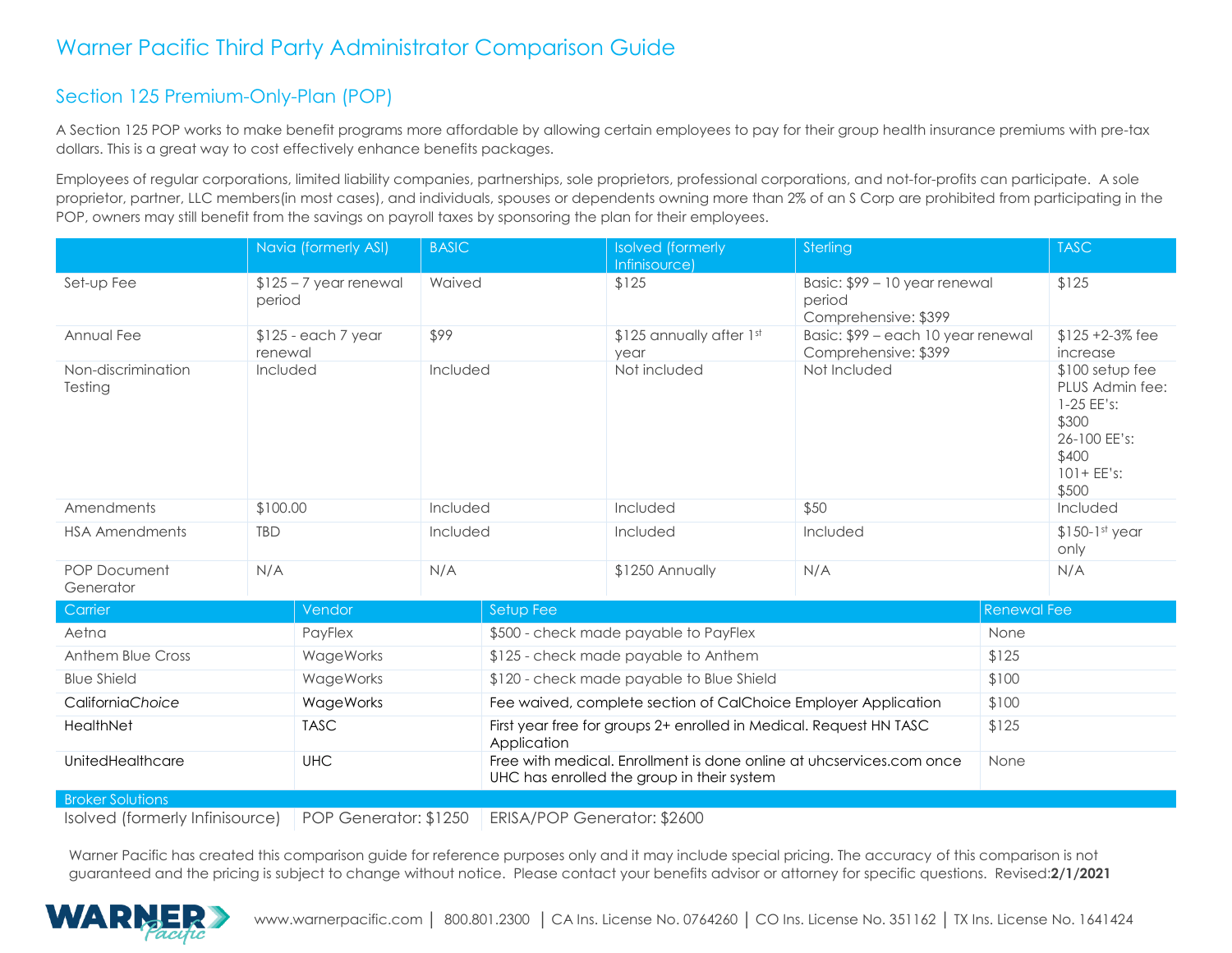### Section 125 Flexible Spending Account (FSA)

FSA is an employer-established benefit plan that allows eligible employees to be reimbursed for qualified medical expenses. Qualified medical expenses are those specified in the plan that generally would qualify as expenses for "medical care" as defined in IRC Section 213(d).

|                                                                                             | Isolved (formerly Infinisource)                           | Sterling                                                                                                                                                                                                                                                                                          | <b>TASC</b>               |
|---------------------------------------------------------------------------------------------|-----------------------------------------------------------|---------------------------------------------------------------------------------------------------------------------------------------------------------------------------------------------------------------------------------------------------------------------------------------------------|---------------------------|
| Set-up Fee                                                                                  | Waived                                                    | None                                                                                                                                                                                                                                                                                              | *Custom Proposal Required |
| Annual Renewal Fee                                                                          | Waived                                                    | <b>Total Employees</b><br>Medical only:<br>1-100 EEs: \$337 1st year, \$375 yearly<br>101+ EEs: \$450/\$500<br>Medical & Dependent Care<br>1-100 EEs: \$405/\$450<br>101+ EEs: \$540/\$600<br>Medical, Dependent Care & Transit<br>and Parking<br>1-100 EES: \$473/\$525<br>101+ EEs: \$630/\$700 | *Custom Proposal Required |
| Per Participant Per Month                                                                   | \$4.00, Monthly minimum \$50                              | \$5.00, minimum \$125                                                                                                                                                                                                                                                                             | *Custom Proposal Required |
| Parking and Transit                                                                         | Add \$0.15 to PPPM fee enrolled in<br>transportation only | No separate fee                                                                                                                                                                                                                                                                                   | *Custom Proposal Required |
| Dependent Care                                                                              | Included in standard fee                                  | No separate fee                                                                                                                                                                                                                                                                                   | *Custom Proposal Required |
| <b>HSA Addendum</b>                                                                         | Included in standard fee                                  | None                                                                                                                                                                                                                                                                                              | *Custom Proposal Required |
| Multiple Accounts Choose 2: FSA,<br>Standalone HRA, Education Accts.<br>and Wellness Accts. |                                                           |                                                                                                                                                                                                                                                                                                   |                           |

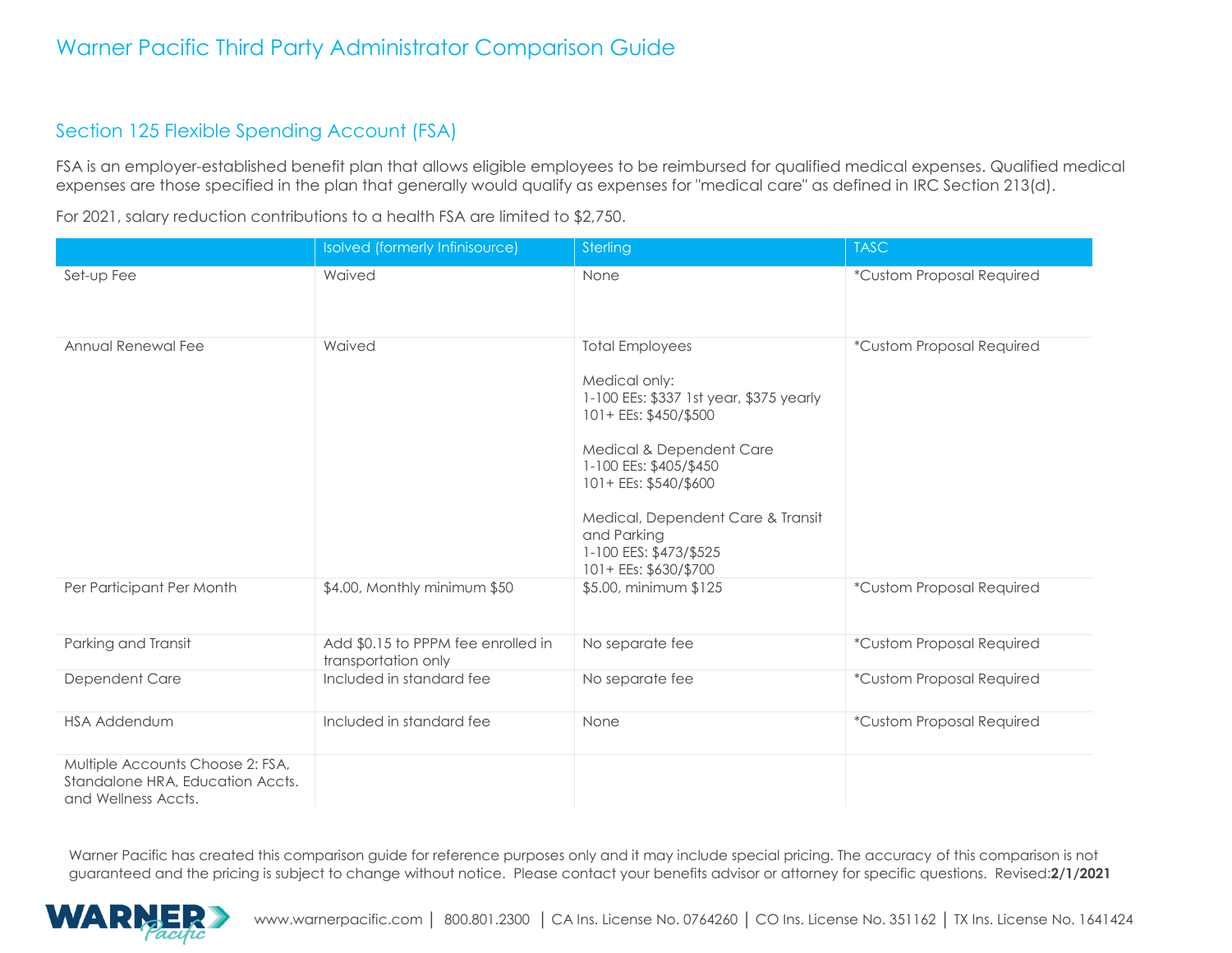### Health Savings Account (HSA)

A HSA is a tax-exempt trust or custodial account established by an eligible individual to pay for qualified medical expenses. For 2021, the maximum contribution is \$3,600 for self-only coverage or \$7,200 for family coverage.

|                               | Isolved (formerly Infinisource)     | Sterling                                                                                                        | <b>TASC</b>               |
|-------------------------------|-------------------------------------|-----------------------------------------------------------------------------------------------------------------|---------------------------|
| Set-up Fee                    | None                                | None                                                                                                            | *Custom proposal required |
| Per Participant Per Month Fee | \$2.25 / PPPM<br>No Monthly Minimum | \$2.50 / PPPM<br>Included-first two debit cards<br>\$10.00 each additional card<br>\$0 swipe fees<br>$$0$ setup | *Custom proposal required |

### Health Reimbursement Account (HRA)

A HRA is an employer-established benefit plan that reimburses eligible employees for qualified medical expenses. A HRA must be integrated with other group health plan coverages in order to meet certain requirements under Health Care Reform.

|                           | Isolved (formerly Infinisource)            | Sterling                                                                                             | <b>TASC</b>                      |
|---------------------------|--------------------------------------------|------------------------------------------------------------------------------------------------------|----------------------------------|
| Set-up Fee                | Waived                                     | None                                                                                                 | *Custom Proposal Required        |
| Annual Fee                | Participants:<br>\$4.00 PPPM, minimum \$50 | Participants:<br>2-100 EEs:\$495 1st year \$550<br>101-200 EEs: \$540-\$600<br>201+ EEs: \$585/\$650 | <i>*Custom Proposal Required</i> |
| Per Participant Per Month | \$4.50 / PPPM, minimum \$50                | \$6.00 / PPPM, minimum \$50                                                                          | <i>*Custom Proposal Required</i> |

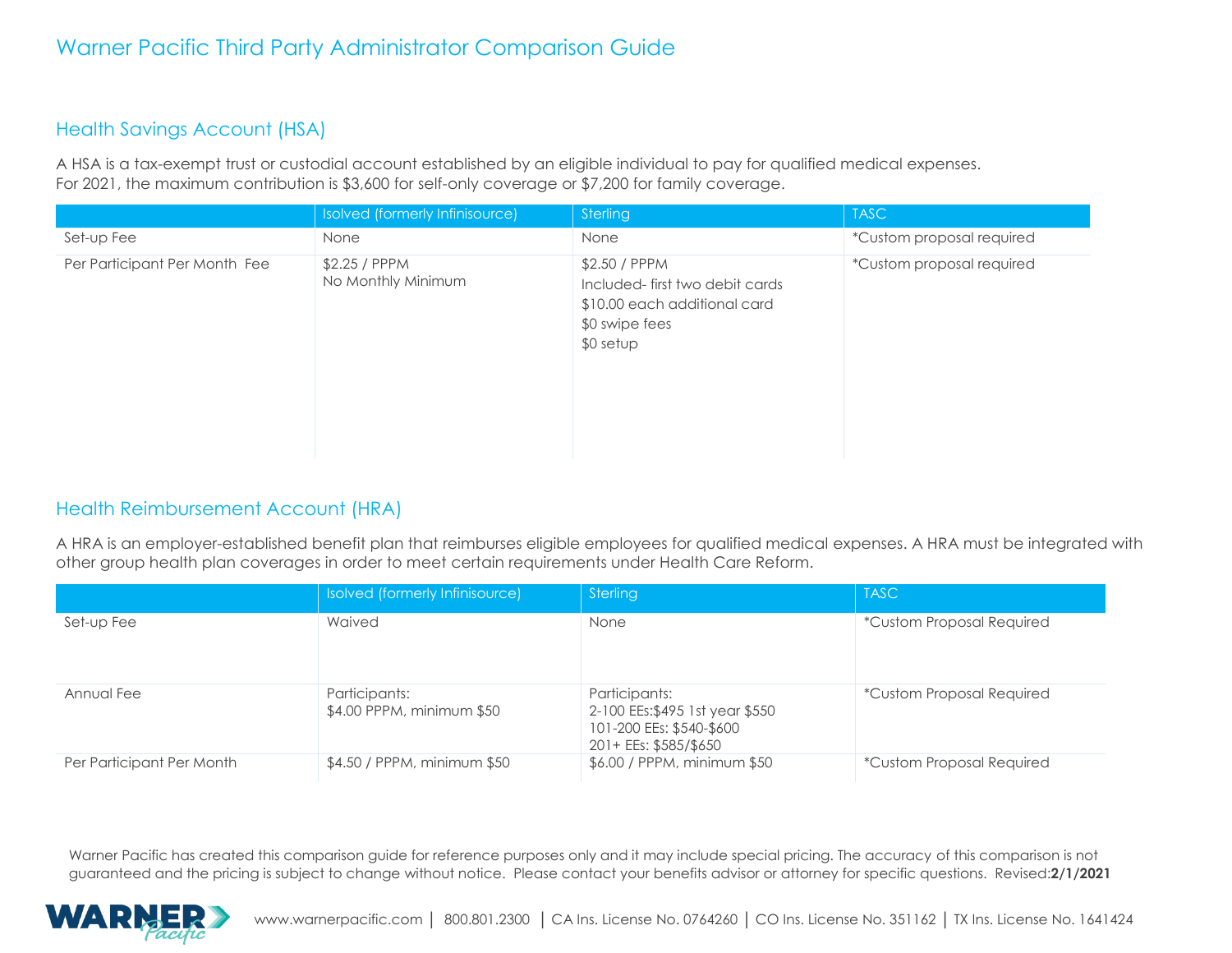#### Payroll Services

When employers need assistance with employee payroll processing and tax reporting, here are some options that may help:

| <b>BASIC</b> | Set -Up Fee           | l Per Check Fee |                  | Per Pay Period   W2 Base/Per W2 Fee |                               |
|--------------|-----------------------|-----------------|------------------|-------------------------------------|-------------------------------|
|              |                       |                 | <b>Base Fee</b>  |                                     |                               |
| Set-Up       | 1-25: 4.25, \$50 min. | 1-25: 1.95/EE   | 1-25: \$32       | 1-25: \$6.50/W-2 (Base \$53)        | 26-50: \$6.25/W-2 (Base \$53) |
| Fee          | 26-50: 4.20           | 26-50: 1.90/EE  | $26 - 50$ : \$26 | 51-75: \$6/W-2 (Base \$50)          |                               |
|              | $51 - 75: 4.10$       | 51-75: 1.80/EE  | $51 - 75: $22$   |                                     |                               |

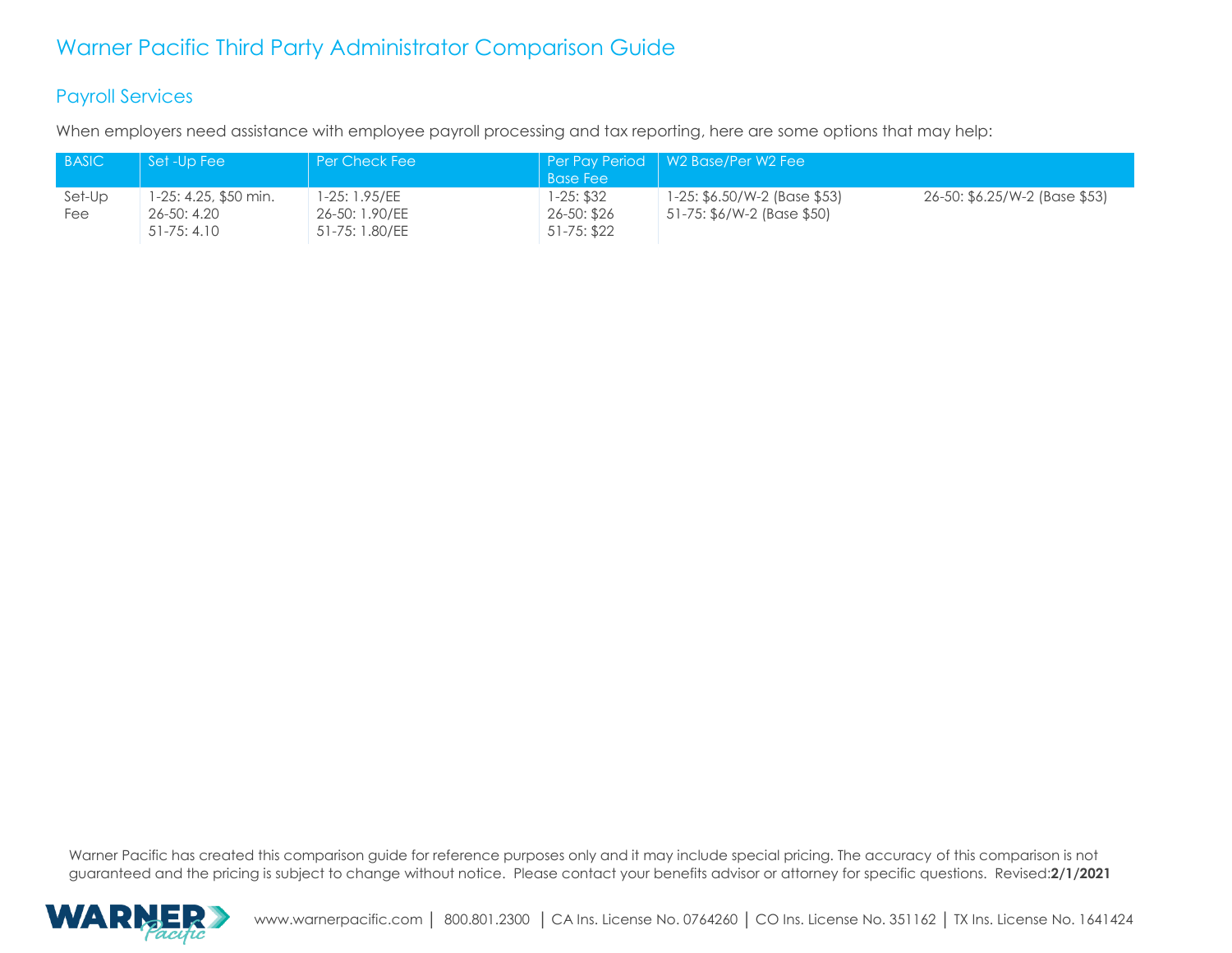#### **Employer** Human Resources (HR) Solutions

Human Resources handles many functions for employers including labor law compliance, record keeping, hiring and training. We work with several providers to offer services that meet your individual needs.

|                        | <b>BASIC - HR Library Only</b>                                                                                                                                                              | <b>Isolved - HR Library</b>                                                                                                                                                                                                                                                                     | Sterling - HR Library Only                                   | <b>GO Compass</b><br>Powered by Zywave                                                                                                                |
|------------------------|---------------------------------------------------------------------------------------------------------------------------------------------------------------------------------------------|-------------------------------------------------------------------------------------------------------------------------------------------------------------------------------------------------------------------------------------------------------------------------------------------------|--------------------------------------------------------------|-------------------------------------------------------------------------------------------------------------------------------------------------------|
| Setup Fee              | None                                                                                                                                                                                        | None                                                                                                                                                                                                                                                                                            | 1-99: \$2000<br>100+: \$8.00 per employee                    | \$350 - Compliance webinars,<br>client resource portal, HR hotline,<br>SPD/Wrap generator, employee<br>handbook template, and<br>compliance calendar. |
| Monthly Fee            | \$70/monthly, min. 1 year<br>subscription required monthly<br>fee will reduce to \$55 when<br>client comes on with BASIC<br>Payroll, ERISA Essentials or ACA<br>Elevate (new clients only). | <b>MY HR Counsel</b><br>Basic Level: \$1.49<br>PEPM/\$75.00 Monthly<br>Min(thru the end of 2020)<br>Effective 1/1/21 fee will be<br>$$1.99$ / $$99$ monthly min<br>Pro Level: \$3.00 PEPM OR<br>\$300.00 Monthly Min<br>ERISA Complete TM:<br>$$140/mo; $220/mo$ with IRS<br>form 5500 included | \$4.00 PEPM<br>Enrollment & Eligibility<br>Management: \$300 |                                                                                                                                                       |
| <b>Broker Solution</b> | None                                                                                                                                                                                        | Contact Sales Rep for<br>Customization                                                                                                                                                                                                                                                          | None                                                         | None                                                                                                                                                  |

#### **Broker** HR Solutions

Zywave & Infinisource offers HR solutions for brokers only. These options allow a broker to provide HR Solutions to all of their clients

| \$2950<br>Performance Suite. Custom Proposal Required. | Zywave: Client Cloud: - 3 levels: Starter Suite, Business Suite and | Infinisource: My HR Counsel – for up to 50 clients, a monthly fee of |
|--------------------------------------------------------|---------------------------------------------------------------------|----------------------------------------------------------------------|